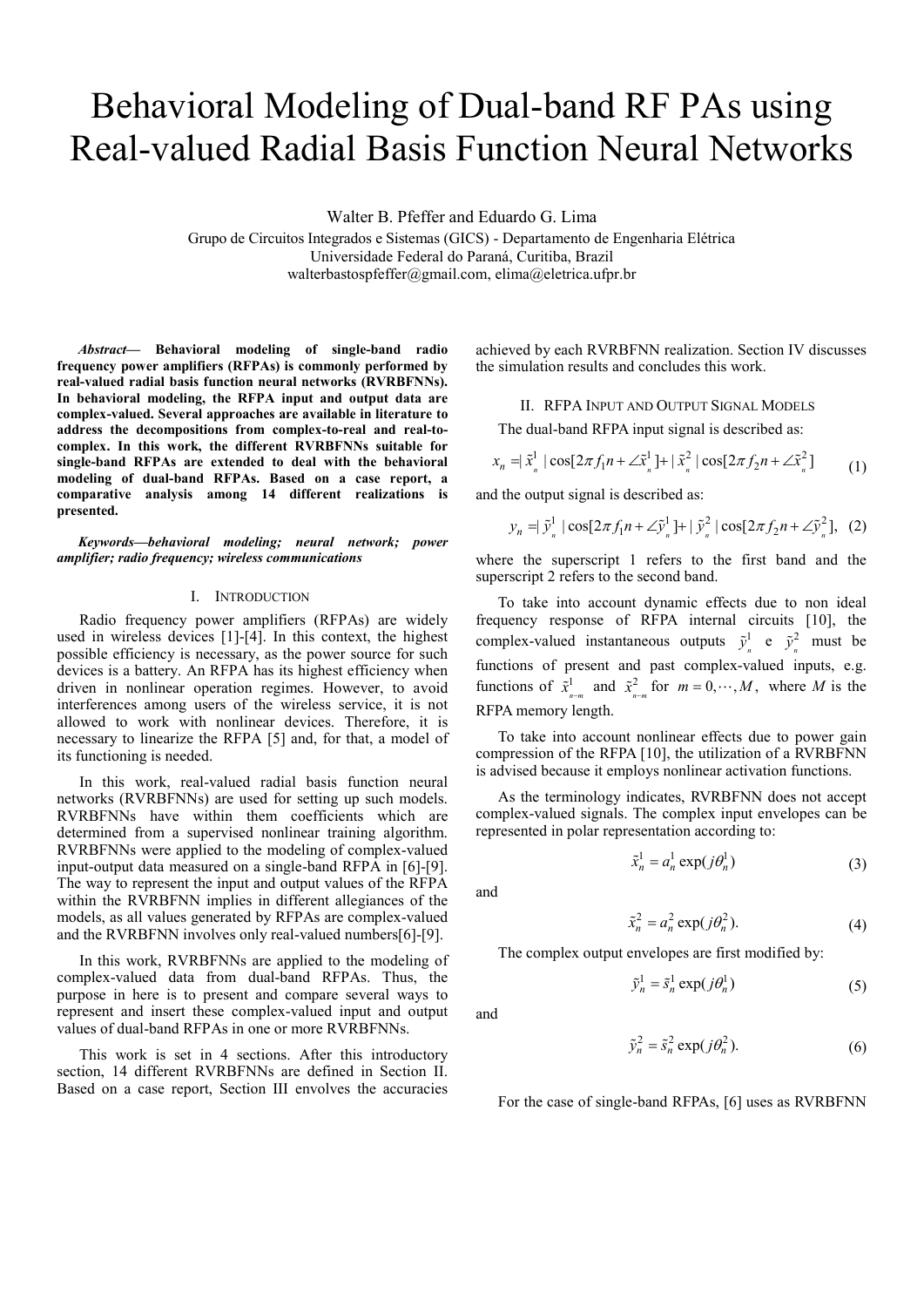inputs only present and past amplitude components, while [7]- [9] also use the sine and cosine of the difference between two consecutive polar angle components. Again, for the case of single-band RFPAs, [6]-[8] use as RVRBFNN outputs the amplitude and phase components of the modified complex envelope  $\tilde{s}_n = |\tilde{s}_n| \exp(j \angle \tilde{s}_n)$ , while [9] uses as RVRBFNN outputs the real and imaginary parts of the modified complex envelope  $\tilde{s}_n = \text{Re}(\tilde{s}_n) + j \text{Im}(\tilde{s}_n)$ . Besides, in [6]-[7] a single RVRBFNN of two outputs is used, while in [8]-[9] two independent RVRBFNNs of single output are used.

Based on the previous studies of [6]-[9] for single-band RFPAs, the general RVRBFNN shown in Fig. 1 can be defined for the modeling of dual-band RFPAs. In Fig. 1,  $s_n^1$  $s^{1a}$ ,  $s^1$ *n*  $s^{1b}$ , 2 *n*  $s_n^{2a}$  and  $s_n^2$  $s^{2b}$  refer to the two real-valued components of the modified complex-envelopes, which can be either the real and imaginary parts or the amplitude and phase components.



Fig. 1. Block diagram of a general RVRBFNN for dual-band RFPAs.

However, Fig. 1 is not the only possible realization for a RVRBFNN intended for dual-band RFPAs. In fact, as done in [8] and [9], two independent networks can be used. Besides, it is also possible to reduce the number of inputs, as done in [6]. Thereupon, different combinations among many possible cases are created in order to compare and determine the case that presents the best trade-off between modeling complexity and accuracy. To simplify the notation, the following terminology is adopted:

A:  $a_{n-m}^1$  for  $m = 0, \dots, M$  are applied as RVRBFNN inputs.

B:  $a_{n-m}^2$  for  $m = 0, \dots, M$  are applied as RVRBFNN inputs.

C:  $\cos(\theta_{n-m+1}^1 - \theta_{n-m}^1)$  and  $\sin(\theta_{n-m+1}^1 - \theta_{n-m}^1)$  for  $m = 0, \dots, M$  are applied as RVRBFNN inputs.

D:  $\cos(\theta_{n-m+1}^2 - \theta_{n-m}^2)$  and  $\sin(\theta_{n-m+1}^2 - \theta_{n-m}^2)$  for  $m = 0, \dots, M$  are applied as RVRBFNN inputs.

E:  $s_n^{1a} = \text{Re}(\tilde{s}_n^1)$  a  $s_n^{1a}$  = Re( $\tilde{s}_n^1$ ) and  $s_n^{1b}$  = Im( $\tilde{s}_n^1$ )  $s^{1b} = \text{Im}(\tilde{s}^1)$  are estimated at the RVRBFNN outputs.

F:  $s_n^{2a} = \text{Re}(\tilde{s}_n^2)$  a  $s_n^{2a} = \text{Re}(\tilde{s}_n^2)$  and  $s_n^{2b} = \text{Im}(\tilde{s}_n^2)$  $s^{2b} = \text{Im}(\tilde{s}^2)$  are estimated at the RVRBFNN outputs.

G:  $s_n^{1a} = |\tilde{s}_n^{1}|$  a  $s_n^{1a} = \widetilde{s}_n^1$  | and  $s_n^{1b} = \angle \widetilde{s}_n^1$  $s^{1b} = \angle \tilde{s}^1$  are estimated at the RVRBFNN outputs.

H:  $s_n^{2a} = |\tilde{s}_n^2|$  a  $s_n^{2a} = \widetilde{s}_n^2$  | and  $s_n^{2b} = \angle \widetilde{s}_n^2$  $s^{2b} = \angle \tilde{s}^2$  are estimated at the RVRBFNN outputs.

Concerning to the use of a single RVRBFNN, the 4 cases reported in Table I are defined in this work.

| TABLE I. | CASES THAT UTILIZE A SINGLE RVRBFNN |  |
|----------|-------------------------------------|--|
|----------|-------------------------------------|--|

| Case | Input | Output   |
|------|-------|----------|
|      | ΑB    | ЕF       |
|      | ABCD  | ЕF       |
|      | ΑB    | $\rm{H}$ |
|      | ABCD  | GН       |

Concerning to the use of two RVRBFNNs, the 10 cases reported in Table II are defined in this work.

TABLE II. CASES THAT UTILIZE TWO RVRBFNNS

| Case | Band 1      | Band 1 | Band 2      | Band 2 |
|------|-------------|--------|-------------|--------|
|      | Input       | Output | Input       | Output |
| 5    | A           | E      | в           | F      |
| 6    | AB          | E      | AВ          | F      |
| 7    | AC          | E      | BD          | F      |
| 8    | ABC         | E      | <b>ABD</b>  | F      |
| 9    | <b>ABCD</b> | E      | <b>ABCD</b> | F      |
| 10   | A           | G      | В           | Н      |
| 11   | AB          | G      | AВ          | Н      |
| 12   | AC          | G      | BD          | H      |
| 13   | ABC         | G      | <b>ABD</b>  | Н      |
| 14   | ABCD        | G      | ABCD        | H      |

### III. CASE REPORT

The 14 distinct realizations of RVRBFNN-based dualband RFPA behavioral models described in Section III are now applied to a case report. The input-output data is collected from a dual-band RFPA MATLAB description, composed of a finite impulse response (FIR) filter in series with a polynomial nonlinearity. The RFPA stimulus signal is composed of two carrier signals: one carrier at 900 MHz modulated by a 3GPP WCDMA envelope signal and one carrier at 2.5 GHz modulated by an LTE OFDMA envelope signal. The data is sampled at a rate equal to 61.44 MHz.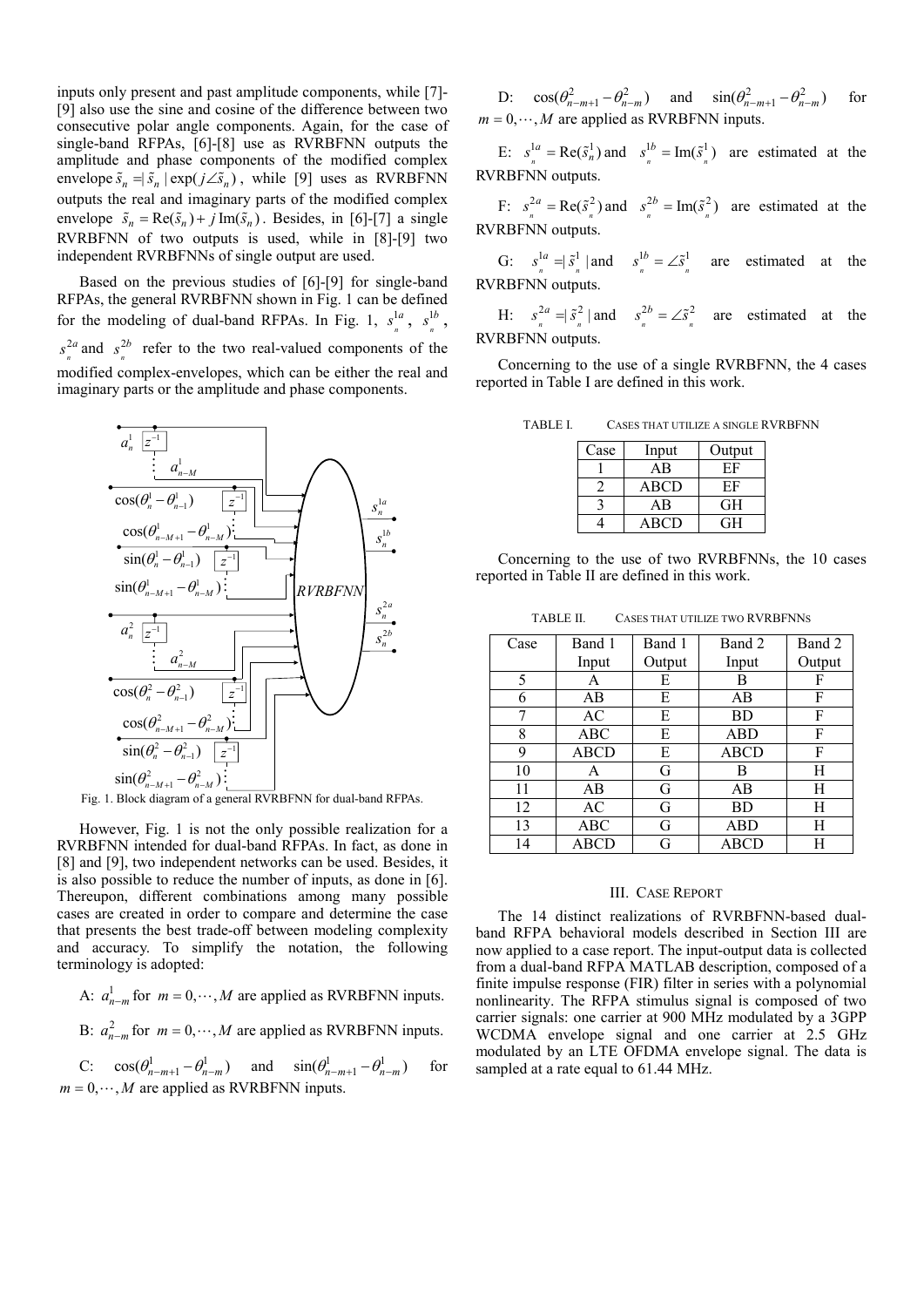The network training is performed in MATLAB using a Gauss-Newton nonlinear optimization [11]. All the network parameters (neural network centers, input bias, output bias and weights) are initialized by the value 1. The maximum number of iterations is set to 3000. The memory length *M* is set to 1. The number of hidden neurons is varied. Only RVRBFNNs having at most 50 parameters are trained.

The modeling accuracy is measured by the normalized mean square error (NMSE) [12], according to:

$$
NMSE = 10 \log_{10} \left[ \sqrt{\sum_{n=1}^{N} (\tilde{y}_n^{a \text{ } \text{ } m \text{ } a} - \tilde{y}_n^{a \text{ } \text{ } ss})^2} \right],
$$
 (7)

where *N* is the total number of samples, the superscript *mea* refers to the complex envelope measured at the RFPA output, the superscript *es* refers to the complex envelope estimated by the RVRBFNN model and the superscript *a* refers to which band is being calculated (1 or 2).

The measured data is divided in one subset for network training and one for evaluating the modeling accuracy. All the reported results are, therefore, obtained using the test set.

In a first scenario, the purpose is to verify if the using of input amplitudes at both bands is required to estimate the complex-valued envelope at a specific band. In other words, the importance of using  $a_{n-m}^2$  for estimating  $\tilde{y}_n^1$ , as well as of using  $a_{n-m}^1$  for estimating  $\tilde{y}_n^2$ , is evaluated. Tables III and IV present the best NMSE results for estimating  $\tilde{y}_n^1$  and  $\tilde{y}_n^2$ , respectively.

# TABLE III. NMSE RESULTS OBTAINED USING (AND NOT USING)  $a_{n-m}^2$ AS INPUT FOR ESTIMATING  $\tilde{\mathcal{Y}}_n^{\text{l}}$

| Input $a_{n-m}^2$ | $NMSE$ (dB) |
|-------------------|-------------|
| absent            | $-20.66$    |
| present           | $-2979$     |

TABLE IV. NMSE RESULTS OBTAINED USING (AND NOT USING)  $a_{n-m}^1$ AS INPUT FOR ESTIMATING  $\tilde{y}_n^2$ 

| Input $a_{n-m}^{\perp}$ | $NMSE$ (dB) |
|-------------------------|-------------|
| absent                  | $-21.09$    |
| present                 | $-28.69$    |

In a second scenario, the purpose is to verify the necessity of using phase information on the previous time instant. In other words, the importance of using  $cos(\theta_{n-m+1}^1 - \theta_{n-m}^1)$  and  $\sin(\theta_{n-m+1}^1 - \theta_{n-m}^1)$  for estimating  $\tilde{y}_n^1$ , as well as of using

 $cos(\theta_{n-m+1}^2 - \theta_{n-m}^2)$  and  $sin(\theta_{n-m+1}^2 - \theta_{n-m}^2)$  for estimating  $\tilde{y}_n^2$ , is now evaluated. Table V reports the best NMSE results.

TABLE V. NMSE RESULTS OBTAINED USING (AND NOT USING) PAST INPUT PHASE INFORMATION

| Past input phase<br>information | $NSME$ (dB)<br>for $\tilde{v}^1$ | $NSME$ (dB)<br>for $\tilde{v}^2$ |
|---------------------------------|----------------------------------|----------------------------------|
| present                         | $-20.66$                         | $-21.09$                         |
| absent                          | $-1921$                          | $-19.76$                         |

In a third scenario, the purpose is to determine whether to use a rectangular decomposition or a polar decomposition at the network output. In other words, the cases in which the RVRBFNNs have as outputs  $s_n^{1a} = \text{Re}(\tilde{s}_n^1)$ ,  $s_n^{1a} = \text{Re}(\tilde{s}_n^1), \quad s_n^{1b} = \text{Im}(\tilde{s}_n^1),$  $s^{1b} = \text{Im}(\tilde{s}^1)$ ,  $_{n}^{2a} = \text{Re}(\tilde{s}_{n}^{2})\varepsilon$  $s_n^{2a} = \text{Re}(\tilde{s}_n^2)$  and  $s_n^{2b} = \text{Im}(\tilde{s}_n^2)$  $s^{2b} = \text{Im}(\tilde{s}^2)$  are compared to the cases in which the RVRBFNNs have as outputs  $s_n^{1a} = |\tilde{s}_n^1|$ ,  $s^{1a} = |\tilde{s}^1|, s^{1b} = \angle \tilde{s}^1$ *n n*  $s^{1b} = \angle \tilde{s}^1$ ,  $\int_{n}^{2a} = |\tilde{s}^{2}_{n}| a$  $s_n^{2a} = |\tilde{s}_n^2|$  and  $s_n^{2b} = \angle \tilde{s}_n^2$  $s^{2b} = \angle \tilde{s}^2$ . Table VI reports the best NMSE results.

TABLE VI. NMSE RESULTS OBTAINED USING EITHER THE RECTANGULAR DECOMPOSITION OR THE POLAR DECOMPOSITION AT THE RVRBFNN OUTPUTS

| <b>RVRBFNN</b> output | $NSME$ (dB)       | $NSME$ (dB)       |
|-----------------------|-------------------|-------------------|
| decomposition         | for $\tilde{v}^1$ | for $\tilde{v}^2$ |
| rectangular           | $-27.90$          | $-28.54$          |
| polar                 | -29.79            | $-28.69$          |

In a fourth scenario, the benefits of using one or two networks are addressed. To that purpose, Fig. 2 shows the best NMSE results as a function of the number of network coefficients.



Fig 2. NMSE results when using different number of neural networks.

Finally, Figs. 3 and 4 show the normalized output amplitude as a function of the normalized input amplitude for the two bands. Observe that the best RVRBFNN model is in accordance with the measured input-output data.